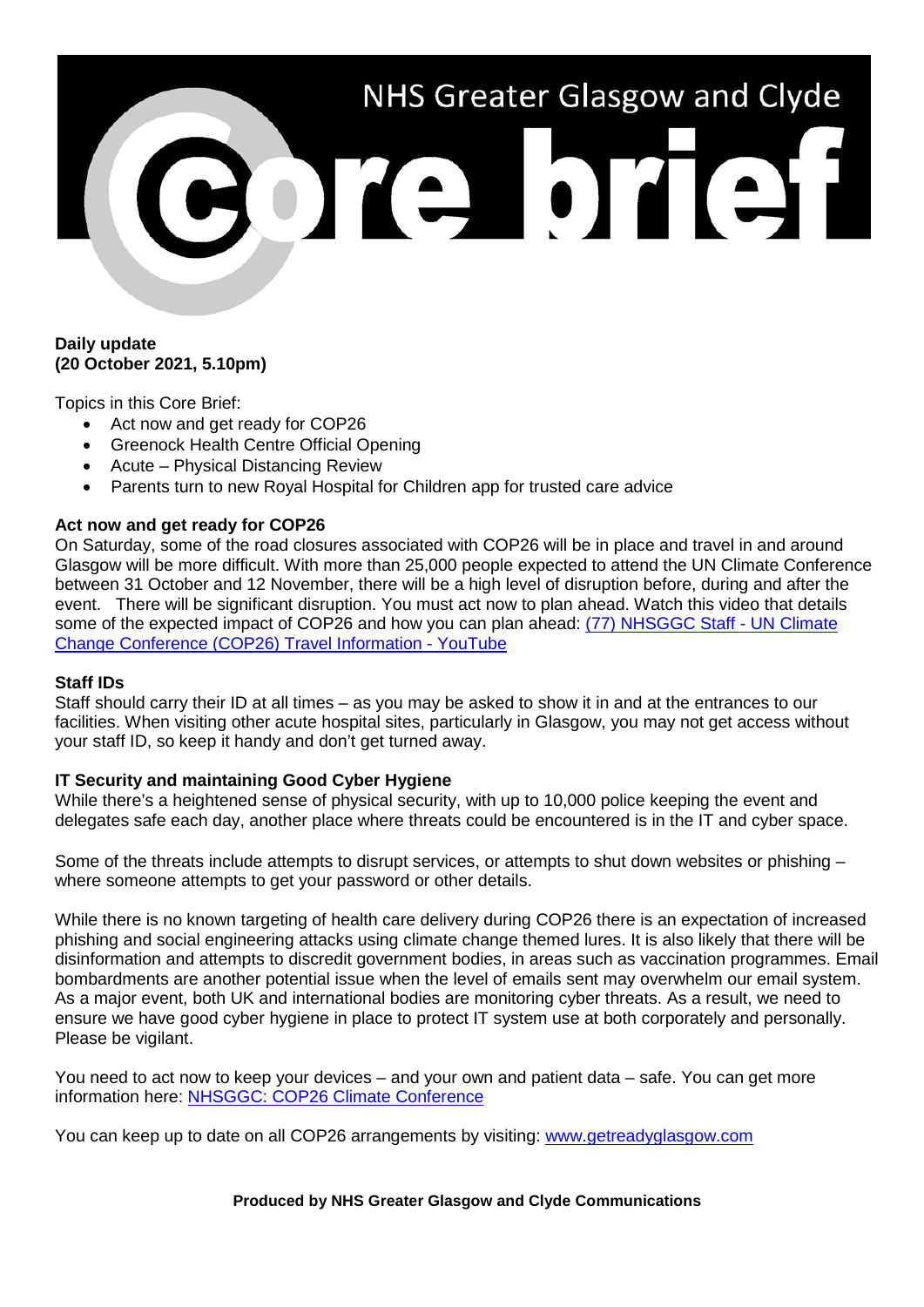#### **Cabinet Secretary for Health and Social Care, Humza Yousaf MSP, opens £21million Greenock Health and Care Centre**

The Cabinet Secretary for Health and Social Care, Humza Yousaf MSP, has officially opened the new Greenock Health and Care Centre today

The Greenock Health and Care Centre, which has been operational since May this year, was created through a partnership between Inverclyde HSCP, NHSGGC, Inverclyde Council, Hub West Scotland and the local community.

Mr Yousaf said: "Greenock Health and Care Centre is a shining example of how investing in multi-disciplinary teams can increase capacity in primary care, allowing patients to be seen at the right time by the right person, and also help reduce GP workloads..

"As well as modernising the existing facilities, this new site will make an invaluable contribution to our wider goals of community regeneration and addressing health inequalities, which have been exacerbated by COVID-19.





"This is why the Scottish Government has committed to primary care and GP services receiving a 25% increase of NHS frontline investment over this parliament."

As well as the continued services of general practices, pharmacy, primary care and HSCP services, the opening of the new health and care centre has further enhanced the care offered to the community through the introduction of new services including specialist children's services, speech and language therapy and care at home service.

Our Chief Executive Jane Grant said: "This project represents a significant investment in the area, totalling around £21 million. The new facility will be integral to delivering the new GP contract by allowing the development of multidisciplinary teams through co-location and collaborative working.

"Undoubtedly this purpose built, bright, modern and fully accessible building provides an opportunity to reshape and increase services from a patient and service user perspective and provide care that is more integrated, accessible and efficient to our local communities in Greenock and Inverclyde. We're already seeing the positive impact this new site is having on the community here, as well as on our dedicated staff."

Councillor Robert Moran, Inverclyde's Health and Social Care Convener, said: "This is a fantastic facility for Greenock and wider Inverclyde and is already proving hugely beneficial for staff and service users alike.

As well as modernising the existing facilities, the new site looks to make services more integrated, accessible and efficient for patients and service users, while contributing to the wider goals of community regeneration and addressing health inequalities.

# **Acute – Physical Distancing Review**

As detailed within the [Physical Distancing in the Workplace Guidance](https://www.nhsggc.org.uk/your-health/health-issues/covid-19-coronavirus/for-nhsggc-staff/physical-distancing-in-the-workplace/) two metre physical distancing remains in place across NHSGGC.

Any areas that identify the need to reduce distancing measures from two metres to one metre, must:

Fall within the scope of the new guidance, refer to the table within the [Addendum](https://www.nhsggc.org.uk/media/269529/acute-facilities-addendum-to-guidance-on-physical-distancing_sept21.pdf)

**Produced by NHS Greater Glasgow and Clyde Communications**